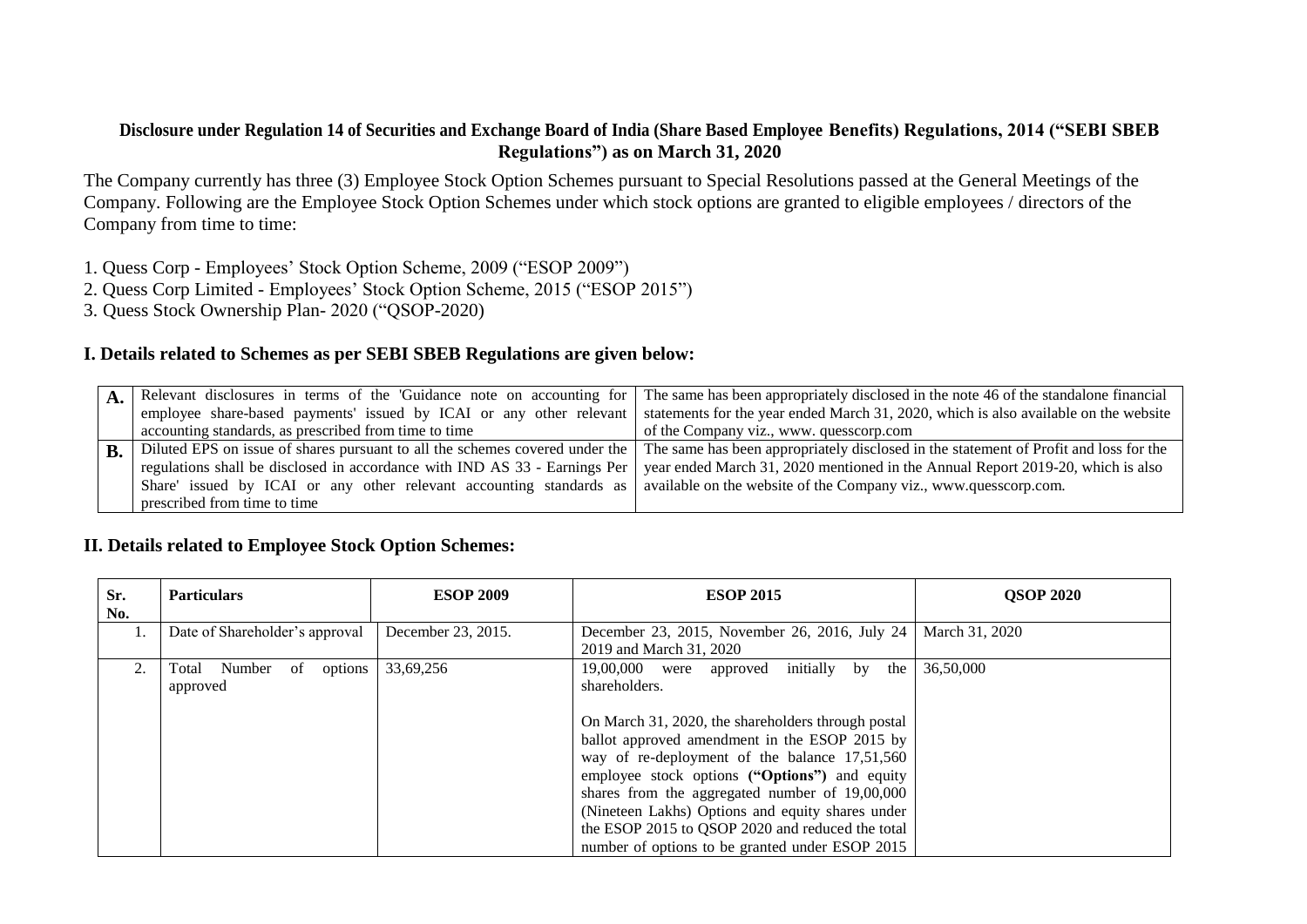|                |                                                      |                                                                      | to 1,48,440 options, thereby entitling the option                                 |                                        |
|----------------|------------------------------------------------------|----------------------------------------------------------------------|-----------------------------------------------------------------------------------|----------------------------------------|
|                |                                                      |                                                                      | grantee to acquire not exceeding 148,440 equity                                   |                                        |
|                |                                                      |                                                                      | shares, without any retrospective effect on existing                              |                                        |
|                |                                                      |                                                                      | options granted under the ESOP 2015.                                              |                                        |
| 3.             | <b>Vesting Requirement</b>                           |                                                                      | Minimum vesting period of one year from the date of grant.                        |                                        |
| 4.             | Pricing Formula/ Exercise Price                      |                                                                      | The exercise price would be determined by the Nomination $\&$ Remuneration        | Rs. 10 per share.                      |
|                |                                                      |                                                                      | Committee, provided that the exercise price per option shall not be less than the |                                        |
|                |                                                      | face value of the Equity Shares of the Company.                      |                                                                                   |                                        |
| 5 <sub>1</sub> | Maximum term of options                              | 5 (five) years                                                       |                                                                                   | Vesting over a period of 6 (Six) years |
|                | granted (Years)                                      |                                                                      |                                                                                   |                                        |
| 6.             | Source of Shares                                     | Primary                                                              |                                                                                   |                                        |
|                |                                                      |                                                                      |                                                                                   |                                        |
| 7.             | Variation in terms of ESOP                           | None                                                                 |                                                                                   |                                        |
| III.           | Option Movement during the year ended March 31, 2020 |                                                                      |                                                                                   |                                        |
| 1.             | No. of Options outstanding at                        | 6,71,340                                                             | 1,64,786                                                                          |                                        |
|                | the beginning of the year                            |                                                                      |                                                                                   |                                        |
| 2.             | Options Granted during the                           | $\omega$                                                             | ÷.                                                                                |                                        |
|                | year                                                 |                                                                      |                                                                                   |                                        |
| 3.             | Options forfeited during the                         | $\blacksquare$                                                       |                                                                                   |                                        |
|                | year                                                 |                                                                      |                                                                                   |                                        |
| 4.             | Options lapsed during the year                       | $\mathbb{R}^{\mathbb{Z}}$                                            | 16,346                                                                            | $\mathbf{r}$                           |
| 5.             | Options vested during the year                       |                                                                      | 50,354                                                                            | $\blacksquare$                         |
| 6.             | Options exercised during the                         | 5,38,680                                                             |                                                                                   |                                        |
|                | year                                                 |                                                                      |                                                                                   |                                        |
| 7.             | Number of shares arising as a                        | 5,38,680                                                             | $\overline{a}$                                                                    |                                        |
|                | result of exercise of options                        |                                                                      |                                                                                   |                                        |
| 8.             | Money realized by exercise of                        | 53,86,800/-                                                          | $\overline{a}$                                                                    |                                        |
|                | options (Rs.) if scheme is                           |                                                                      |                                                                                   |                                        |
|                | implemented directly by the                          |                                                                      |                                                                                   |                                        |
|                | Company                                              |                                                                      |                                                                                   |                                        |
| 9.             | No. of options outstanding at                        | 1,32,660                                                             | 1,14,347                                                                          |                                        |
|                | the end of the year                                  |                                                                      |                                                                                   |                                        |
| 10.            | No. of options exercisable at                        | 1,32,660                                                             | 1,14,347                                                                          |                                        |
|                | the end of the year                                  |                                                                      |                                                                                   |                                        |
| 11.            | Method of Accounting                                 | Fair value Method in accordance with Ind-AS 102: Share based payment |                                                                                   |                                        |
| 12.            | Where the company opts for                           | Not Applicable.                                                      |                                                                                   |                                        |
|                | expensing of the options using                       |                                                                      |                                                                                   |                                        |
|                | the intrinsic value of the                           |                                                                      |                                                                                   |                                        |
|                | options,<br>difference<br>the                        |                                                                      |                                                                                   |                                        |
|                | the<br>between<br>employee                           |                                                                      |                                                                                   |                                        |
|                | compensation<br>cost<br><b>SO</b>                    |                                                                      |                                                                                   |                                        |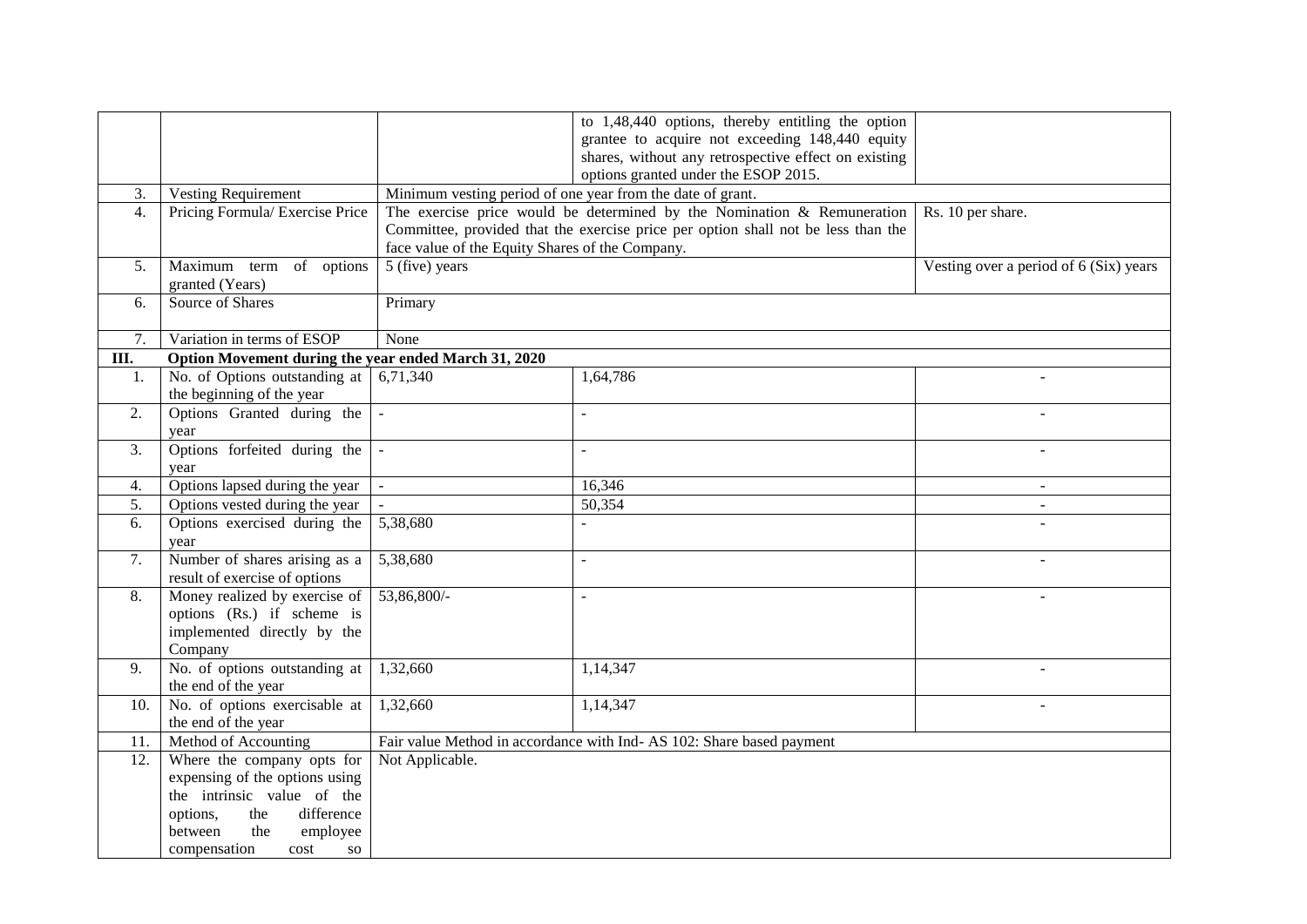|     | computed and the employee       |                                                         |
|-----|---------------------------------|---------------------------------------------------------|
|     |                                 |                                                         |
|     | compensation cost that shall    |                                                         |
|     | have been recognized if it had  |                                                         |
|     | used the fair value of the      |                                                         |
|     | options shall be disclosed. The |                                                         |
|     | impact of this difference on    |                                                         |
|     | profits and on EPS of the       |                                                         |
|     | company                         |                                                         |
| 13. | Weighted-average exercise       | Please refer Note 46 to Standalone financial statements |
|     | prices and weighted- average    |                                                         |
|     | fair values of options shall be |                                                         |
|     | disclosed separately for        |                                                         |
|     | options whose exercise price    |                                                         |
|     | either equals or exceeds or is  |                                                         |
|     | less than the market price of   |                                                         |
|     | the stock                       |                                                         |

# **IV. Employee wise details of options granted during the financial year 2019-20**:

| Sr.<br>No. | <b>Particulars</b>                                                                                                                                                                                                                                                                                                                                                                                                                                                                                                                                                                                    | <b>ESOP 2009</b>                                         | <b>ESOP 2015</b> |
|------------|-------------------------------------------------------------------------------------------------------------------------------------------------------------------------------------------------------------------------------------------------------------------------------------------------------------------------------------------------------------------------------------------------------------------------------------------------------------------------------------------------------------------------------------------------------------------------------------------------------|----------------------------------------------------------|------------------|
|            | Senior Managerial Personnel                                                                                                                                                                                                                                                                                                                                                                                                                                                                                                                                                                           |                                                          |                  |
|            | any other employee who receives a grant in any one year of<br>option amounting to 5% or more of option granted during<br>FY20                                                                                                                                                                                                                                                                                                                                                                                                                                                                         |                                                          |                  |
|            | identified employees who were granted option, during any one<br>year, equal to or exceeding 1% of the issued capital (excluding<br>outstanding warrants and conversions) of the Company at the<br>time of grant                                                                                                                                                                                                                                                                                                                                                                                       |                                                          |                  |
| 4.         | A description of the method and significant assumptions used<br>during FY19 to estimate the fair value of options including the<br>following information:<br>a) The weighted-average values of share price, exercise price,<br>expected volatility, expected option life, expected dividends;<br>the risk-free interest rate and any other inputs to the model<br>b) The method used and the assumptions made to incorporate<br>the effects of expected early exercise<br>c) how expected volatility was determined, including an<br>explanation of the extent to which expected volatility was based | Please refer Note 46 to Standalone financial statements. |                  |